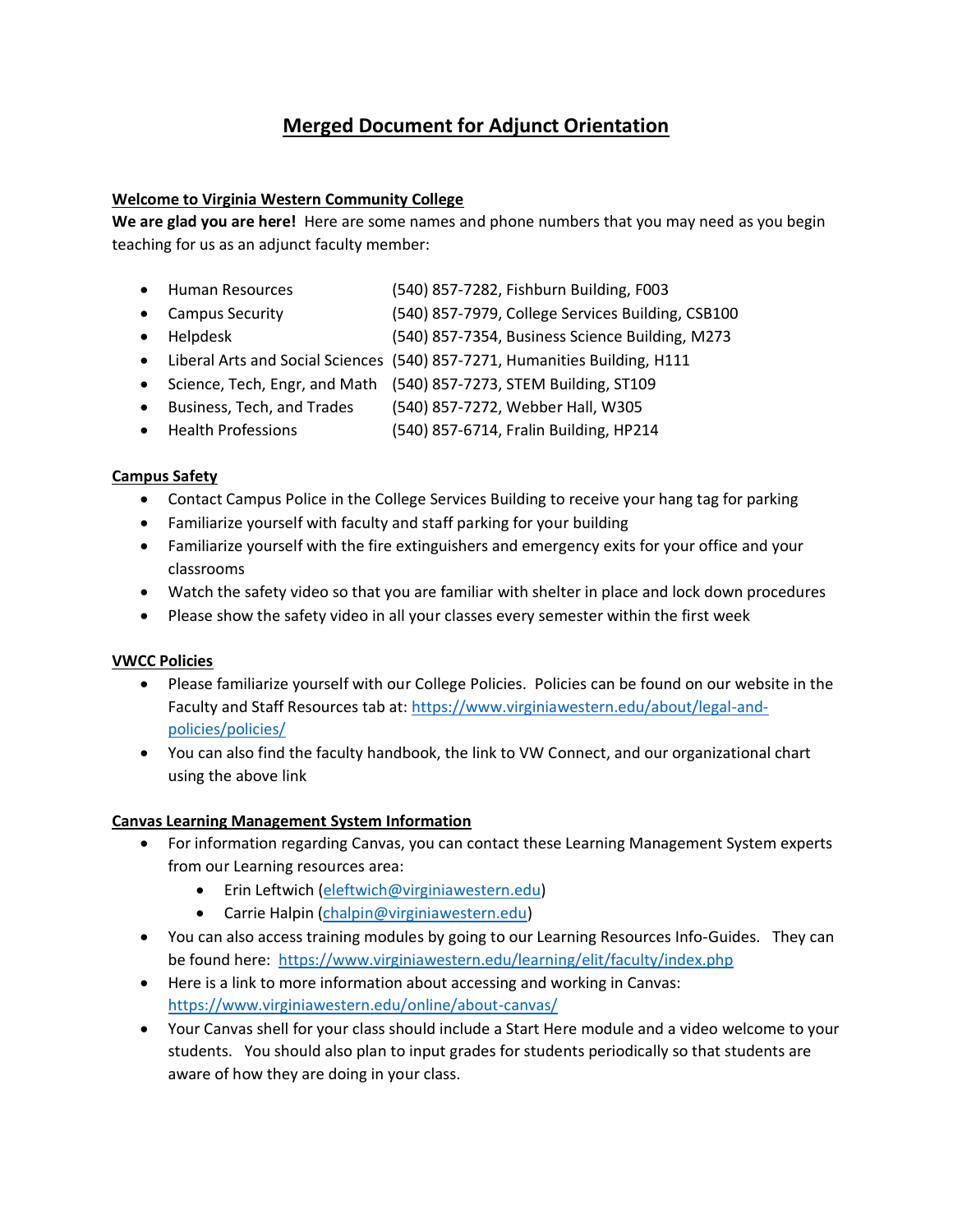• Here is a link to the policy on LMS Usage: [https://www.virginiawestern.edu/about/legal-and](https://www.virginiawestern.edu/about/legal-and-policies/policies/student-affairs/i-66/)[policies/policies/student-affairs/i-66/](https://www.virginiawestern.edu/about/legal-and-policies/policies/student-affairs/i-66/)

## **PeopleSoft (SIS) System Information**

• You will have opportunities for training on our PeopleSoft (SIS) system for grades and roster management for your courses. If you have trouble with accessing PeopleSoft (SIS), please contact the Help Desk at [helpdesk@virginiawestern.edu](mailto:helpdesk@virginiawestern.edu) or at (540) 857-7354.

## **VWCC E-mail**

- Be sure to check your Virginia Western email often. This is the primary way that office staff, students and your Dean will communicate with you
- Contact the Help Desk at [helpdesk@virginiawestern.edu](mailto:helpdesk@virginiawestern.edu) or at (540) 857-7354, if you are having trouble or are locked out of your email

## **Security Training**

- You will be expected to complete Security Training every year while you are teaching for us
- You will receive an email reminding you to complete your training
- Please complete this training in a timely manner to avoid having your access to your email removed

#### **Office Hours**

• You are required to hold one hour of office hours every week for every class you teach for us. This office hour can be face to face, through email, or through Zoom. Please plan to schedule time for your students who need your help.

# **Syllabus Submission**

• Your syllabi are due to your school office before 8:00 am on the first day of classes. You should also post your syllabus for your students in your Canvas shell before the semester begins. You will receive information about exactly where you should send your syllabi from your office administrative assistants.

# **Syllabus Requirements**

- Please be sure to familiarize yourself with the requirements for your class syllabus.
- The link to our requirements can be found here: [https://www.virginiawestern.edu/faculty](https://www.virginiawestern.edu/faculty-staff/syllabus-requirements/)[staff/syllabus-requirements/](https://www.virginiawestern.edu/faculty-staff/syllabus-requirements/)

#### **Course Outlines**

• Your syllabi should contain the course description from the course outline for your course. Your class should cover the learning outcomes that are listed on the course outlines for the course. Course outlines can be found in the college catalog. Search for your course in the catalog, a link to the course outline will be in the right-hand corner. Here is a link to the college catalog: <https://catalog.virginiawestern.edu/>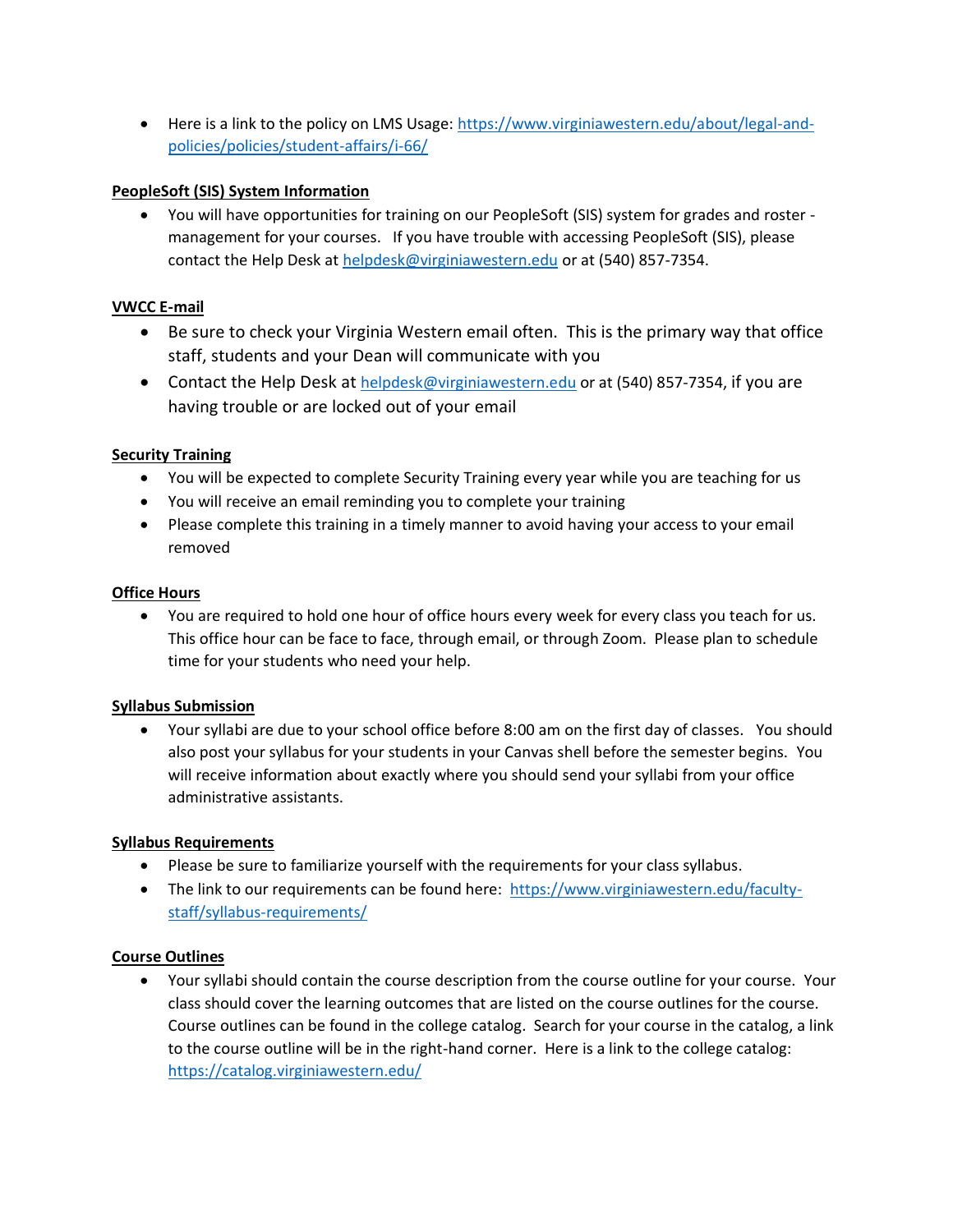#### **Instructor Initiated Withdrawals**

- You will be required to complete an Instructor Initiated Withdrawal for your student once every semester using our Instructor Initiated Withdrawal System (IIWS). This is called a "No Show Roster". After classes have begun, during the first few weeks of class, you will be asked by your school administrative assistant to submit your "No Show Rosters". If a student has not attended class by the time the rosters are due, you should report them as a "No Show". This is very important for our Records Office. Please do not be late with these rosters. If you are late, you will be asked to print your roster and bring a copy to the school office so that your Dean can sign off on the roster.
- To submit your IIWS Rosters, you will go to the IIWS link on our website. You can find the link under Faculty and Staff and in Faculty and Staff resources. You will receive more information about how to submit this information from your school office.
- Here is a link to the IIWS schedule for the semester and a link to where you submit your rosters: [https://apps.virginiawestern.edu/classes\\_new/iiws.php](https://apps.virginiawestern.edu/classes_new/iiws.php)

#### **Student Privacy Issues and FERPA**

- FERPA is the Family Right to Privacy Act. You may only discuss grades and other protected information with students through their Virginia Western email. You may also, of course, talk with them face to face. Please familiarize yourself with the rules of FERPA. Do not talk with parents or family members without making sure that the student has given the parent or family member permission to discuss their education with them.
- You may receive inquiries about writing recommendations for students. Pleas ensure that the student has given you permission to write a recommendation for them. You can contact the Records Office to see if you are able to write a recommendation. The email address for the Records Office i[s sharedrecords@virginiawestern.edu](mailto:sharedrecords@virginiawestern.edu)

#### **Success Marker Progress Reports**

- There are certain classes in our programs that are considered success marker courses. For example, in the Nursing Program, if a student is struggling with Psychology 230, they will most likely struggle throughout the program as the courses increase in difficulty. Midway through the semester, if you teach a success marker class, you will receive an email indicating it is time to submit your progress reports for your success marker classes. You will then log in to Navigate Staff from My VWCC. Be sure to go to Navigate Staff and not Navigate Student. Also, you will need to go to My Students and not My Advisees in the drop-down box.
- You can also give your student Kudos through the Navigate system. You can do this any time by accessing your class roster in Navigate as noted above. Students love to hear they are doing a great job!

#### **Student Withdrawals**

- Students have the right to withdraw themselves from a course before the withdrawal date if they are not doing well in a class. Encourage students to check with Financial Aid to make sure they are not going to lose aid or have a debt to the college before they withdraw.
- Students have the right to stay in your class and to fail. Just because they are failing does not mean that they need to be withdrawn. This should be a suggestion, not an encouragement for them to withdraw.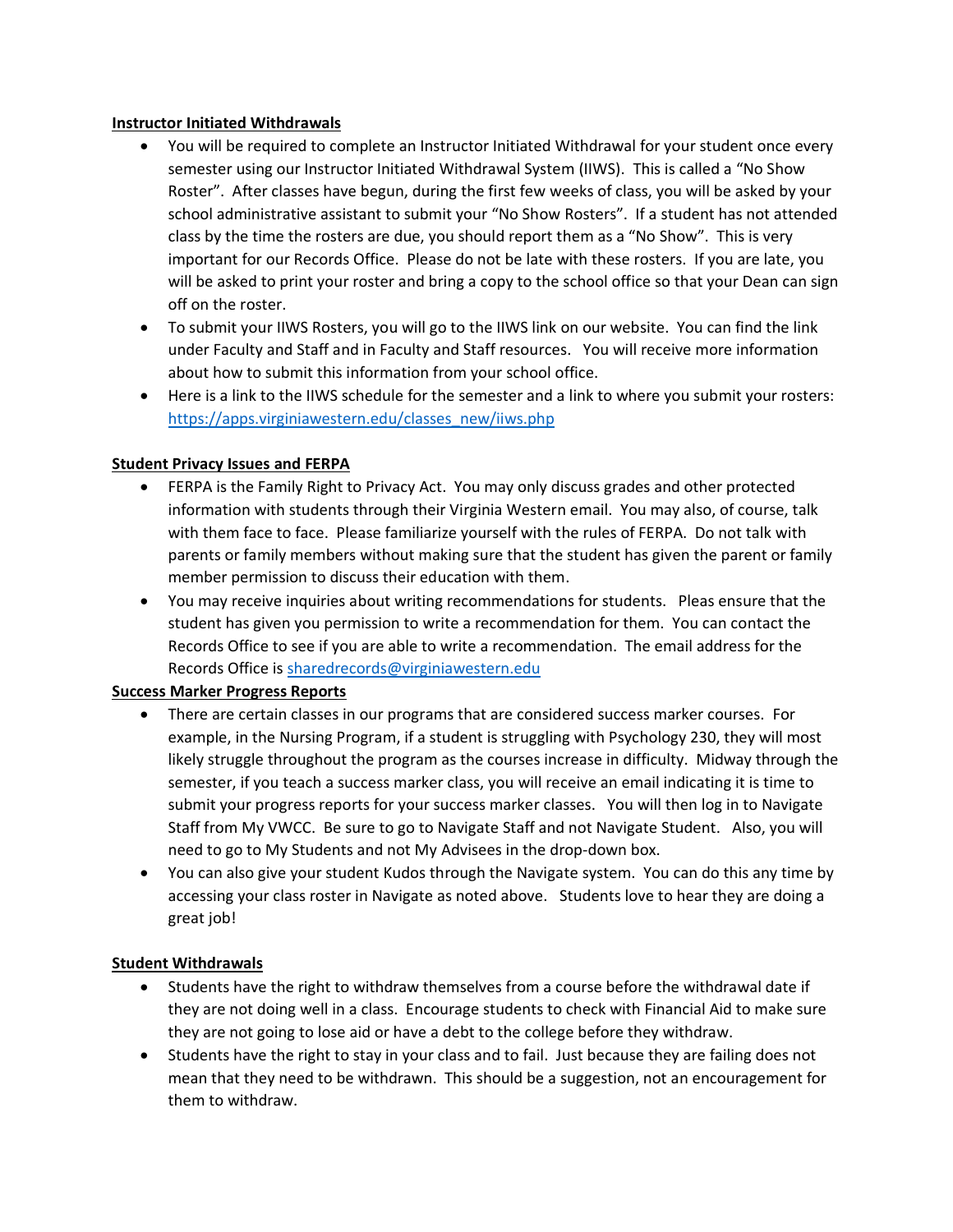## **Textbooks and OER**

• Your program head will discuss with you your options for textbooks for your course. Virginia Western is dedicated to offering Open Education Resources or Low-Cost Textbooks for our students.

#### **Printing Services**

• Each Academic School will have their own procedures for requesting copies of exams and syllabi from Print Services. There is a copy machine in every adjunct office. However, these machines are for emergencies only. Please send your items needing to be copied to Print Services. You can email Print Services at [printservices@virginiawestern.edu.](mailto:printservices@virginiawestern.edu) Most often you can pick up your copies in your mailbox after 3 days.

## **Final Exam Week**

- Please familiarize yourself with our Final Exam Week Schedule. Most likely, your class may not meet at its normal time during exam week. Please note this in your syllabus so that students are aware that they may need to change their schedules for final exams.
- Here is a link to the information and dates/times for final exams for Fall 2021: <https://www.virginiawestern.edu/academic-calendar/fall-2021/>

## **Inclement Weather Policy**

- Be sure to review the inclement weather policy. Check the delayed opening schedule and place a statement in your syllabus regarding when the class will meet in case of delayed opening.
- Here is a link to the policy and the delayed opening schedule: <https://www.virginiawestern.edu/about/legal-and-policies/policies/student-affairs/i-60/>

# **Library Resources**

- You will receive much information about our Library Resources and what services are available to you and your students during In-Service. Please familiarize y ourself with all of our Library Services and plan to send students to the library if they need assistance.
- Here is the link:<https://www.virginiawestern.edu/library/>

#### **Student and Faculty Resources**

- Please familiarize yourself with all of the resources available to you. These resources are located in your Canvas shell and can be found on our website in the Faculty and Staff Resources tab.
- Here is a link to our Faculty and Staff Resources page: [https://www.virginiawestern.edu/faculty](https://www.virginiawestern.edu/faculty-staff)[staff](https://www.virginiawestern.edu/faculty-staff)

#### **Adjunct Faculty Evaluation Plan**

- During your first semester of teaching, you will be observed and evaluated by your program head.
- After your first semester of teaching, you will then be observed and evaluated every three years.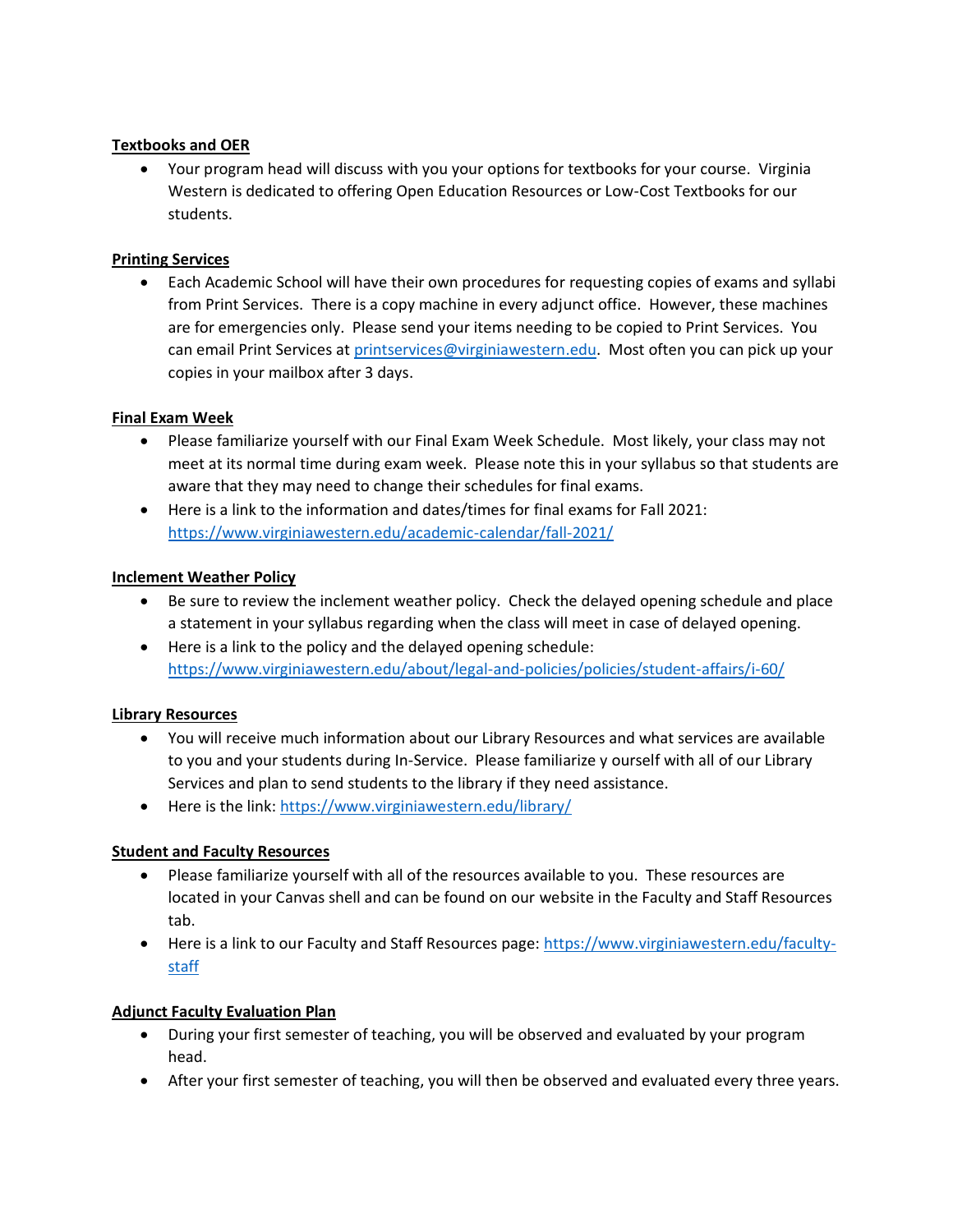- Please familiarize yourself with our Adjunct Faculty Evaluation Plan that can be found here: <https://www.virginiawestern.edu/about/legal-and-policies/policies/student-affairs/>
- Be sure to scroll down to the Faculty Policies section to find the forms and the policy for our Adjunct Faculty Member Evaluation Plan

# **Teaching in Your School**

- Use your content expertise, professional experience, and life experience to facilitate learning through a variety of approaches.
- Be approachable. Promote development of a positive relationship with students. Remember to maintain professional boundaries. Strive to make a connection, even with those who appear resistant.
- Encourage students to succeed and take action to assist them in doing so. Learn who to and how to connect them with campus services.
- Contact Sheri Meixner a[t smeixner@virginiawestern.edu](mailto:smeixner@virginiawestern.edu) if there is a problem with a student that you cannot resolve. Sheri is a wonderful resource and is happy to help if you have a student conduct or a classroom management issue.
- Be organized. Have clearly defined assignments and a weekly schedule. Have assignments graded in a timely manner so that students are aware of their progress in the class.
- Help first time college students learn skills/behaviors that lead to success:
	- Time management, setting priorities, regular attendance: contact your instructor if you have a problem that prevents class attendance - on the day the problem occurs, know the policies and deadlines of the course, study and do homework daily, communicate with your instructor and peers (appropriately), get help when you first think you need it.
- Respect differences and provide all students with the opportunity to learn. You don't have to like everyone, but you do need to demonstrate professionalism and respect, and provide equal opportunities.
- Don't be afraid to say "I don't know" but do seek the answer and get back to students with an answer.
- Support academic integrity and convey this value to students. Many of today's students do not clearly understand the difference between helping another student and cheating/plagiarism. You can access a link to an Academic Integrity module in Commons in Canvas.
- Be willing to listen to students, but also "listen to your gut"; healthy skepticism isn't a bad thing when something doesn't sound or seem quite right.
- Encourage innovation, be open to learning new things, and share new things with others.
- Tread carefully in the classroom when sharing or discussing religious or political views.
- Remember that many students are afraid to fail, afraid that others will know they failed, and may be more willing to quit than persevere, particularly with multiple stressors/pressures.
- Reward improvement and success with encouragement.
- Have some fun in class. Show students why you love your field/discipline/profession.

# **Being a Member of Your School**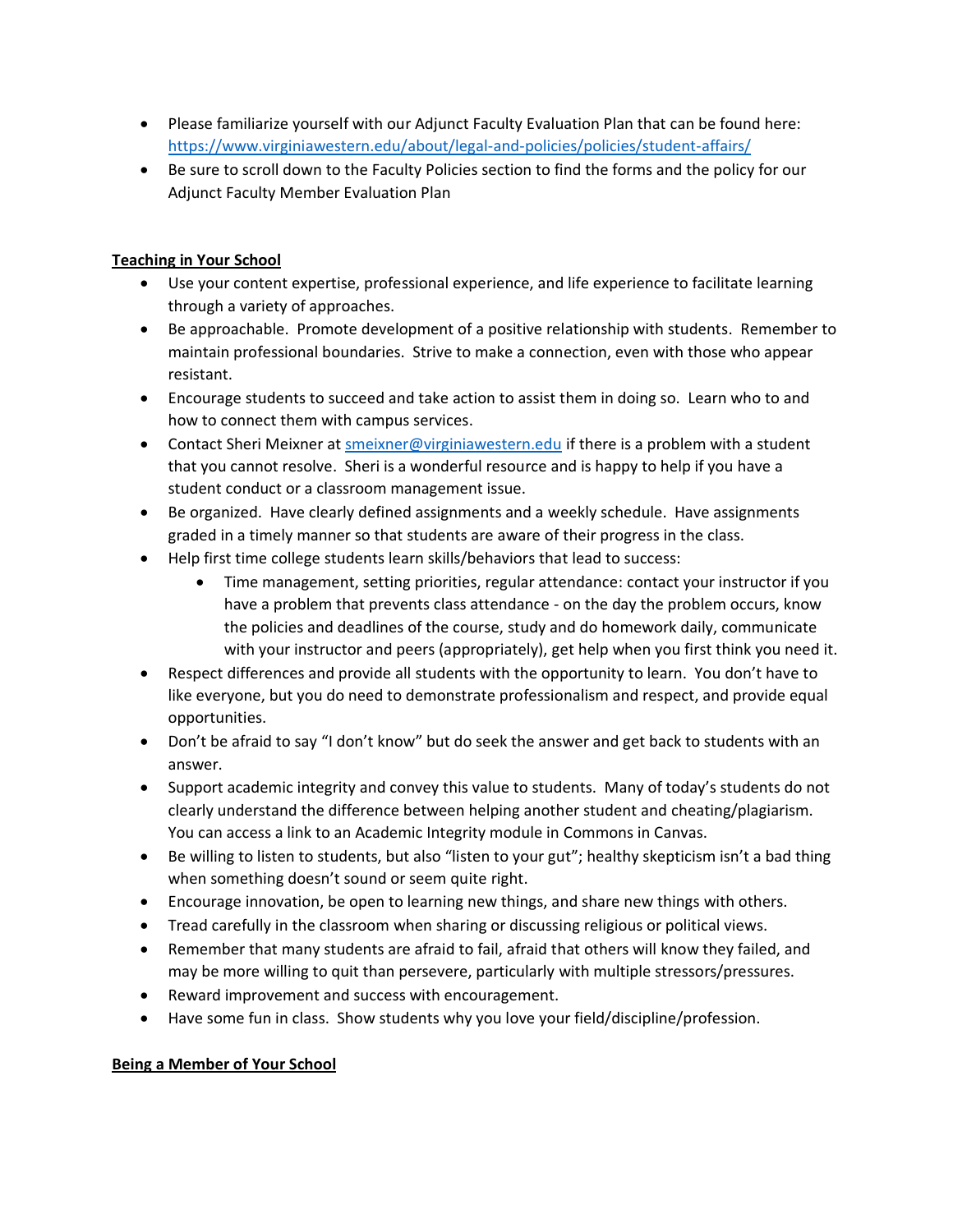- During your first year, familiarize yourself with policies, processes, and procedures. Since these evolve and change, we're all learning, it's OK not to know, but it's not OK to fail to seek the answer.
- Seek help from the dean, your program head, members of your faculty group, and most importantly, the division administrative assistants (who know everything or will get the answer!).
- Submit requested materials by the stated deadlines (rosters, grades, etc.).
- Participate in in-service, division, and departmental meetings when required (typically one meeting per semester during in-service).
- Participate in available training sessions if applicable, particularly instructional technology.
- Be a collaborative team player in your department and the division. Share your ideas, provide feedback, provide constructive criticism, ask questions, don't be afraid to make mistakes (most things can be fixed).
- Good communication helps ward off problems. Please let your program head or dean know of any issues that arise in your classroom.

# **Student Conduct and Classroom Management**

- We can spend time discussing the cause and bemoaning the problems, but in the end, faculty must assume the responsibility for taking the action required to prevent problems before they happen.
- This means you will have to teach your students what acceptable behavior in your classroom means, and what it means to the college.
- If you believe that everyone should already know how to behave, work on reframing your thoughts because:
	- Not all students know how to study
	- Not all students know how to manage their time
	- Not all students know that their behavior matters or how to behave appropriately in the college classroom.
- Think about:
	- Do you reward being smart or *becoming smart*?
	- Do you believe learning is a process? If so, do students need the appropriate tools to navigate the process?
	- Do you wish to assist students in developing new skills in a supportive environment, so they learn from their experiences?
	- If we are here to help students grow, learn, and develop, then teaching behavioral expectations is part of this process.
- Awareness is crucial! Be aware of:
	- Your own expectations about classroom behavior clarify these expectations for yourself first.
	- The college conduct policy, your rights and responsibilities, and students' rights and responsibilities
	- What pushes your buttons react with objectivity instead of emotion
	- Diversity issues cultural misunderstandings impact behavior.